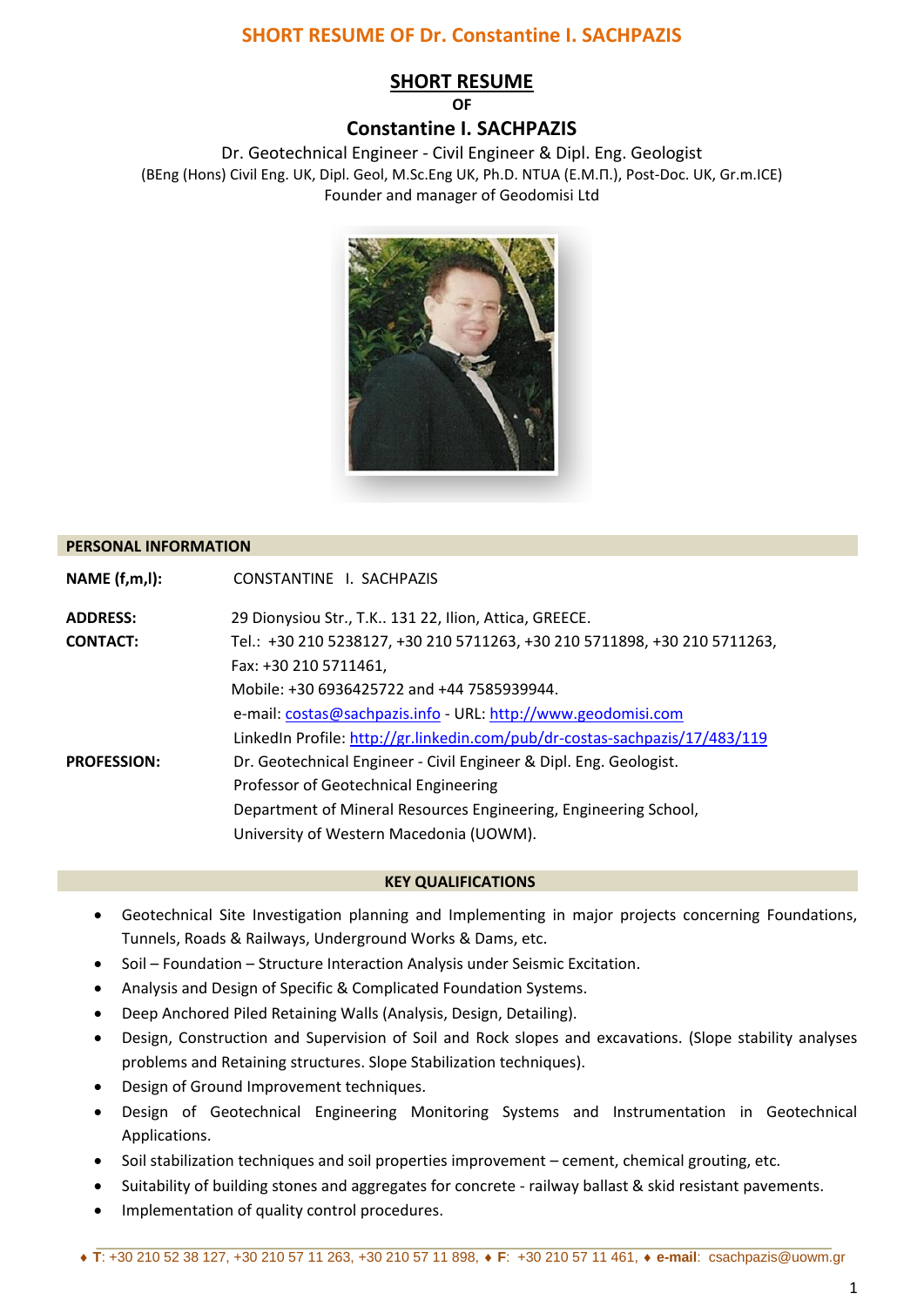- Management and protection of underground/surface water resources and the environment, using integrated Computerized Intelligent Engineering Systems.
- Laboratory testing on concrete, soils and rocks and evaluation of their suitability as construction materials for various purposes.
- Structural Modelling, Analysis, Design and Detailing to E.C.2 & E.C.3.
- Reviewing and approving Civil & Geotechnical Engineering Reports for various construction purposes.
- Preparation of technical proposals and method statements.
- Responsibility on internal training of staff in Civil Engineering Projects.

### **KEY SKILLS**

- Leadership Capabilities. (He is the Founder & Managing Director of "GEODOMISI Ltd" Civil & Geotechnical Engineering Consulting Company - [http://www.geodomisi.com\)](http://www.geodomisi.com/).
- In addition, he is the co-Founder & co-Managing Director of "GeoStatic Ltd", Civil, Geotechnical & Structural Engineering Consulting Company, Registered in England & Wales with Reg. No.: 09868532/UK [http://www.geostatic.eu\)](http://www.geostatic.eu/).
- Preparation of commercial proposals and tenders.
- Financial analysis for annual budgets.
- Overall responsibility for project cost control and income/contract increase.
- Handling of customer complaints and setting up curative, corrective and proactive actions.
- Implementation for QA / QC Systems ISO.
- Good presentation skills.
- Good sense for business opportunities.
- Understanding of market volume and competitors.
- Establishment of strategic and development plans for new project.
- Establishing Business Plans and Feasibility Studies for potential local and regional areas.
- Ability to develop strategic relationships with potential clients and/or partners.
- Experience and judgment to plan and accomplish goals.
- Ability to perform a variety of complicated tasks.
- Communication. Ability to deal with internal and external clients at all levels via telephone, email and/or face to face, to ensure successful communication through actively listening and probing questions.
- Problem solving. Ability to resolve in-depth engineering queries in a methodical manner independently and with internal and external business partners to find appropriate resolutions, efficiencies and high level of quality.
- Team Player. He enjoys sharing knowledge and encouraging development of other senior / junior engineers to achieve specific team goals.
- Planning and organizing. Refined planning and organizational skills that balance work, team support and adhoc responsibilities in a timely and professional manner.
- Systems knowledge Pert, Gantt, Oracle, MS Project Professional 2016. Experience in preparing and analyzing reporting data for management accurately and to timescales.

# **PROFESSIONAL ACTIVITIES - EXPERIENCE**

Since 1983, as a professional Geotechnical Engineer - Civil Engineer and as a founder of GEODOMISI Ltd, Consulting Engineering Company, he has carried out, or participated in over one thousand (1000) Geotechnical Engineering, Civil Engineering, Soil Mechanics, Rock Mechanics, Foundation Engineering, Seismic Risk Analysis, Geological Engineering, Environmental Engineering and Water Resources Management projects, both in Private and mainly in Public Sector, being engaged in fieldwork and design of Special Foundations, Landslides, Retaining Walls & Systems, Soil and Rock Slope Stability Analysis, Geotechnical Site Investigations, Tunnels, Dams, Highways, Hydrogeology, Management of Water Resources using G.I.S., Waste Management and Disposal, etc.). In addition, during his M.Sc.(Eng) / Ph.D. researches & studies he performed a great deal of various soil and rock mechanics laboratory tests.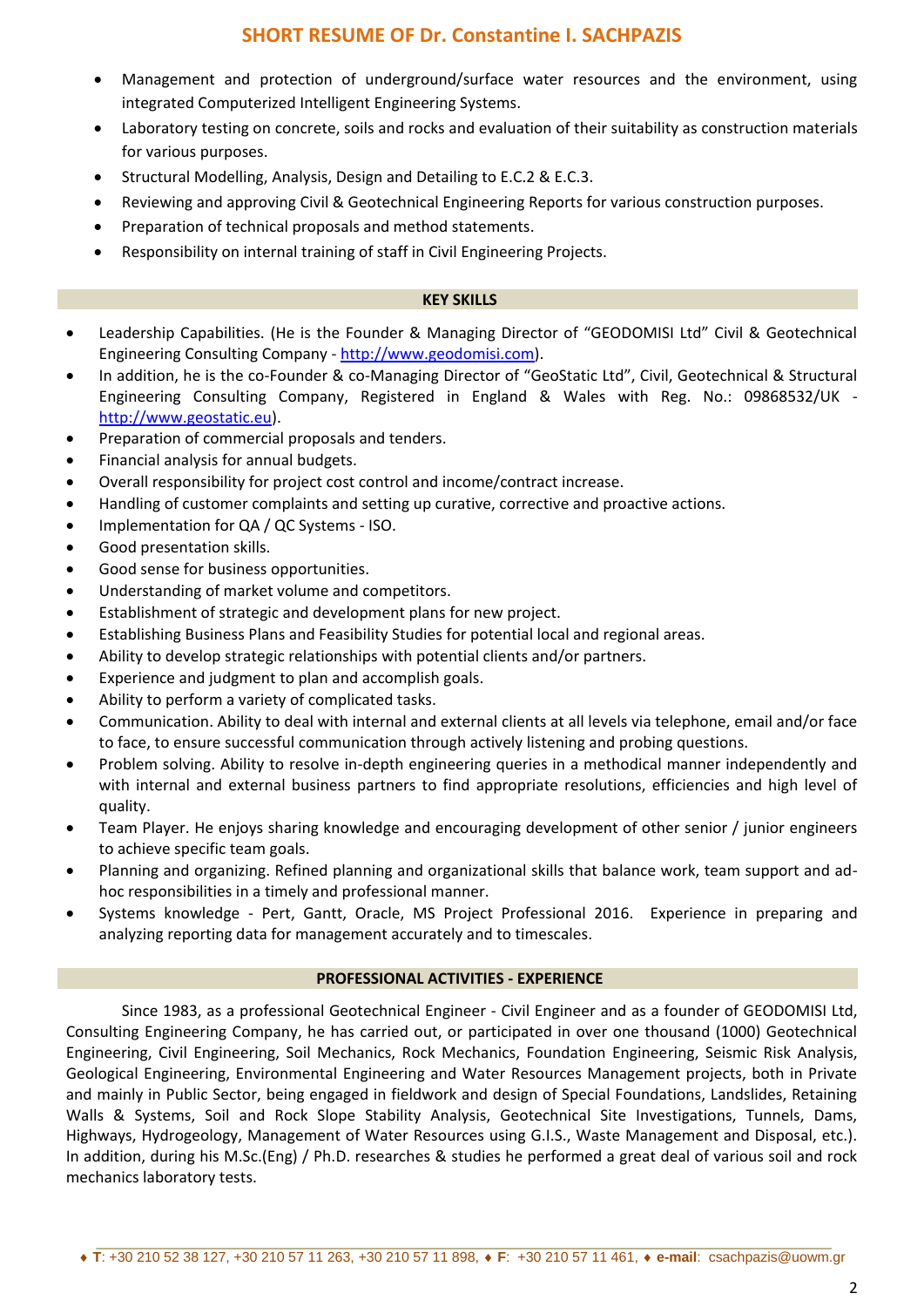He participated in European Community Research Programs (Envireg), relevant to issues of Geotechnical Engineering. He has considerable experience in studies of Slope Stability Analysis problems in both Soils and Rocks masses (Bishop - Morgenstern-Price, GLE, Spencer, Hoek - Bray - Brown) by using Limit Equilibrium (LEM), Limit Analysis (LAM) and Finite Element Analysis Methods (FEM), as well as in Structural Analysis & Design of Earth Retaining Systems. He has extensive experience in all classification systems and methods of Soil and Rock masses and their applications in tunnel support design. (i.e.: Terzaghi, Deere et al, Lauffer, Wickham et al (R.S.R.) Bieniawski (C.S.I.R.), Barton et al (Q - N.G.I.), Bouvard et al (A.F.T.E.S.), Swiss Specifications SIA 198 - SIA 199, New Austrian Tunnelling Method (N.A.T.M.), Pacher et al., etc. During 1989 - 1991 he was responsible for the Soil and Rock mechanics study of the stability analysis of Alistrati Cave - Tunnel in Serres district. (Works and Studies: Analysis of discontinuities using Schmidt and Kamb Stereographic nets. - C.S.I.R. (Bieniawski) classification of jointed rock mass. - Wedge or plane failure analysis (on Roofwall and Sidewall) - Two-dimensional Boundary Element Stress Analysis - Conclusions on Rock Stability problems and Support design (Rockbolts, Shotcrete, mesh, etc). During 1995 - 1996, he had cooperated with P. Kotzias - A. Stamatopoulos Ltd Company, for the excavation works and the retaining walls of the garage of the Athens Concert Hall, as well as for the design of the new railway line at Platamon (Greek Railways O.S.E.). In addition, he has cooperated with major Contractors of Public Works, for the analysis & design of various earth & rock retaining walls and slope stabilization for a number of highway & structural projects. He has also been exclusive geotechnical engineering consultant of ATTIKO METRO S.A. for the Design and Calculations of 40 Anchored piled Retaining Walls, 19,45 m deep, of Agios Antonios Metro Station at Peristeri – Attica - Greece. Furthermore he has been geotechnical engineering consultant of both EGNATIA ODOS S.A. and ERGOSE S.A. for the design of large scale motorway and railway projects and underground works, as foundation of bridges, tunnels and protection and stabilization of slopes from landslides. Moreover, he has also been the exclusive geotechnical engineering consultant of OLYMPIC GAMES ATHENS 2004 for the execution and the design of the geotechnical investigation and foundation engineering aspects for the construction of the Marathon Olympic rowing game centre roads at Schinias – Attica/Greece. Finally, during 2009 - 2011, he was the exclusive geotechnical engineering consultant (via his company Geodomisi Ltd) for the planning and construction of the biggest Greek natural gas fired Combined Cycle Power Plant (CCGT) Project, developed and owned by the Joint Venture between the Greek Public Power Corporation (PPC) and Steel Production Incorporated Industry «HALYVOURGIKI S.A.». In this project he was cooperating and working along with the general Energy Project Consultant «Mott MacDonald Limited».

Finally, he is a founding member of the journalistic union, titled: "European Union of Journalists for Environment and Life Quality"

### **PROFESSIONAL LICENSES**

He is chartered in Greece & Europe, holding the following professional licenses:

- $\checkmark$  Professional License issued by the Ministry for Development, Competitiveness, Infrastructure, Transport & Networks. Registration Number: 440, Category/Class 21/C' & 20/C' & 13/B'.
- $\checkmark$  Professional License issued by the Ministry of Defence for executing Military Projects concerning "NATO-FORTIFICATION-TOP SECRET". Registration Number: 1947-F.589.6/76033-S.2092.
- Professional License issued by the EUROPEAN COMMISSION-E.C.-Directorate-General III. Registration Number: 003908/26-02-1997.

#### **MEMBERSHIPS**

- 1. International Society of Soil Mechanics and Geotechnical Engineering (I.S.S.M.G.E.).
- 2. International Society for Rock Mechanics (I.S.R.M.).
- 3. European Water Resources Association.
- 4. Geotechnical Chamber of Greece (179/85).
- 5. Greek Scientific Society of Soil Mechanics and Foundation Engineering.
- 6. British Geotechnical Society (B.G.S.).
- 7. International Tunnelling Association (I.T.A.).
- 8. International Association of Engineering Geology (36/128).
- 9. Greek Geological Society (760/84).
- 10. Greek Tunnelling Society.
- 11. Greek Committee of Engineering Geology.

#### **T**: +30 210 52 38 127, +30 210 57 11 263, +30 210 57 11 898, **F**: +30 210 57 11 461, **e-mail**: csachpazis@uowm.gr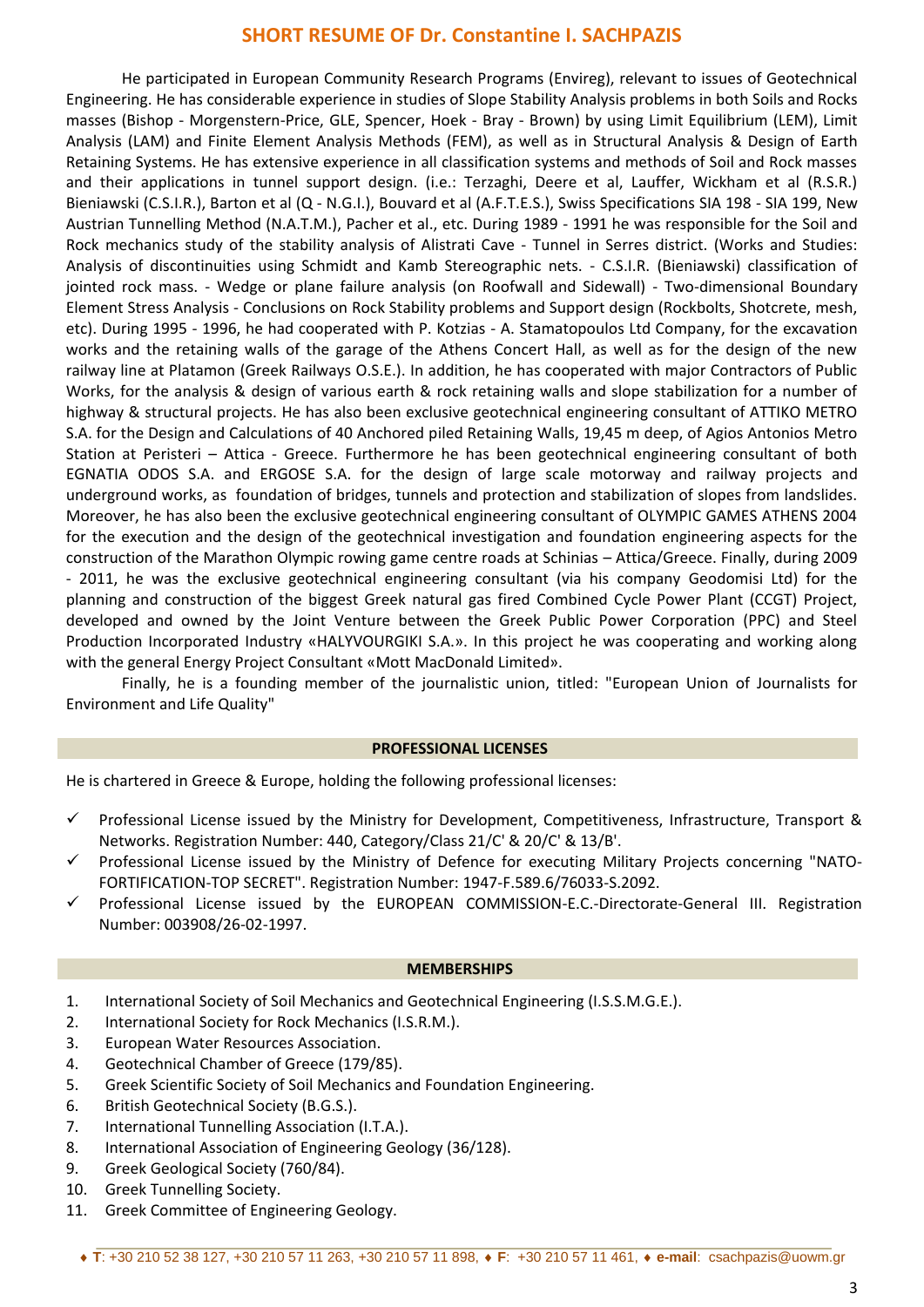- 12. Greek Association of Geologists.
- 13. Photogrammetric Society of Greece.
- 14. European Union of Journalists for Environment and Life Quality.
- 15. Hellenic Association of the National Technical University of Athens (N.T.U.A.).
- 16. Since 25th of February 2013, he is a Graduate Member of "The Institution of Civil Engineers" (ICE). ICE Membership Number: 67689219.
- 17. Founding and Constitutional Member of the Scientific, Non-Profit Organization called: "Greek Local Association of the Institute of Civil Engineers", briefly "Greek Local Association of ICE", 2014.

#### **LANGUAGES**

He speaks, writes, reads English and Greek fluently, and has a limited working knowledge of French language.

### **P.C. SKILLS**

He uses and programs Computers. He has developed more than 150 software programs, concerning Geotechnical Engineering, Civil Engineering, Soil Mechanics, Rock Mechanics, Foundation Engineering and Hydrogeological applications. He has a profound and extensive knowledge on using and configuration / setting up Operating Systems and Platforms like: ESXi v. 4.1 & v.5.0 platform, MS Servers 2008 R2 Enterprise Ed & MS Server 2012 RC, MS Exchange Servers 2010, FTP Servers, Web Servers, Oracle, Asterisk VoIP Call Centres (Trixbox), NAS storage systems, PLCs, etc, as well as on controling remotely Servers & WorkStations by using remote access software like remote desktop, VNC, TeamViewer, iLO2, WinSCP for Linux systems, etc. Moreover, he has from good to excellent experience in the following Geotechnical - Structural Engineering software: Lusas 2015, Dlubal, CYPE 2015, Prokon, Etabs 2016, LimitState RING 3.1, CSiCol 9, IDEA StatiCa 6 x64, GeoStru 2016 MegaPack, MASTER EC7 Foundations 2015, ACECOMS GEAR, AFES 3.0, Shaft3D, Tedds 2015, Digital Canal, GeoStructural Analysis, Strater 4, StablPro v3.0, RetainPro 10, ConSteel 9.0, csJoint 9.0, ENC20-Anemos, foundationPro, GROUND\_ANCHORS 1.6, LPILE v2015, AllPile7, SAAP2000, CSC ORION, ETABS, SAFE, CSIBRIDGE, FESPA, 3D Tunnel FEM, GEMSoft, Tunnel analysis programs, by the NATM New Austrian Tunneling Method, Larix-5S/5G/5M, Plaxis, Geosolve Slope, Rocscience software Suite 2012 (Dips, Examine3D, Phase2, Roc Data, RocFall, RocPlane, RocSupport, Settle3D, Slide, Swedge, Unwedge), Talren-4, Geo 5, Slope Oasys Geo 5, Soil Package, Limit State Geo, Clara-W, Slope-W, Galena, SVS Slope, Slide, Tslope, RockWare Inc, ROC Rocscience, DATASURGE, Tunnel Assistant, ROCKPACK, Rockmate, ROCKJRM, ROCKJR, Pillar, Kbtunnel, Vec, HYFRACP3D, GEOROK, GDA (Geomechanical Design Analysis), Cpillar, Classex, CLASROCK, BLOCK, Slope Stability Analysis Software (STABL), TAGAsoft, Mitre Software Corporation, Wedge Failure Analysis, WEDGE, SLOPEPACK, ROTOMAP, RocPlane, ROCKPF, ROCKPACK III, ROCK3D, Plane Failure Analysis, Kbslope, Geoslide/Proslide, GeoRock (GeoStru), EzSlide, CLU\_STAR, ACCECALC, Slope stability and inclinometer software, GeoStudio 2012 Universal (SLOPE/W, SEEP/W, SIGMA/W, QUAKE/W, TEMP/W, CTRAN/W, AIR/W, VADOSE/W).

### **CONFERENCES - SEMINARS**

He has delivered more than forty 40 lectures - presentations - seminars as a principal speaker in the Public Media (TV, Radio), Guest lecturer at Universities, etc..

He has also attended eighty-nine (89) conferences - seminars, concerning Foundation Engineering, Retaining Structures for Deep Excavations (Anchored piled Retaining Walls), Tunnels & Dams, Rock and Soil Mechanics, Engineering Geology, Environmental Aspects and Hydrogeology, Health & Safety Plans & Files, etc., given by various Professors and/or Companies specialized staff.

### **RESEARCH WORK AND PUBLISHED PAPERS**

He has thirty three (33) papers published in both International and Greek Scientific Bulletins, in the field of Civil Engineering, Geotechnical Engineering and Engineering Geology - Hydrogeology. There are more than one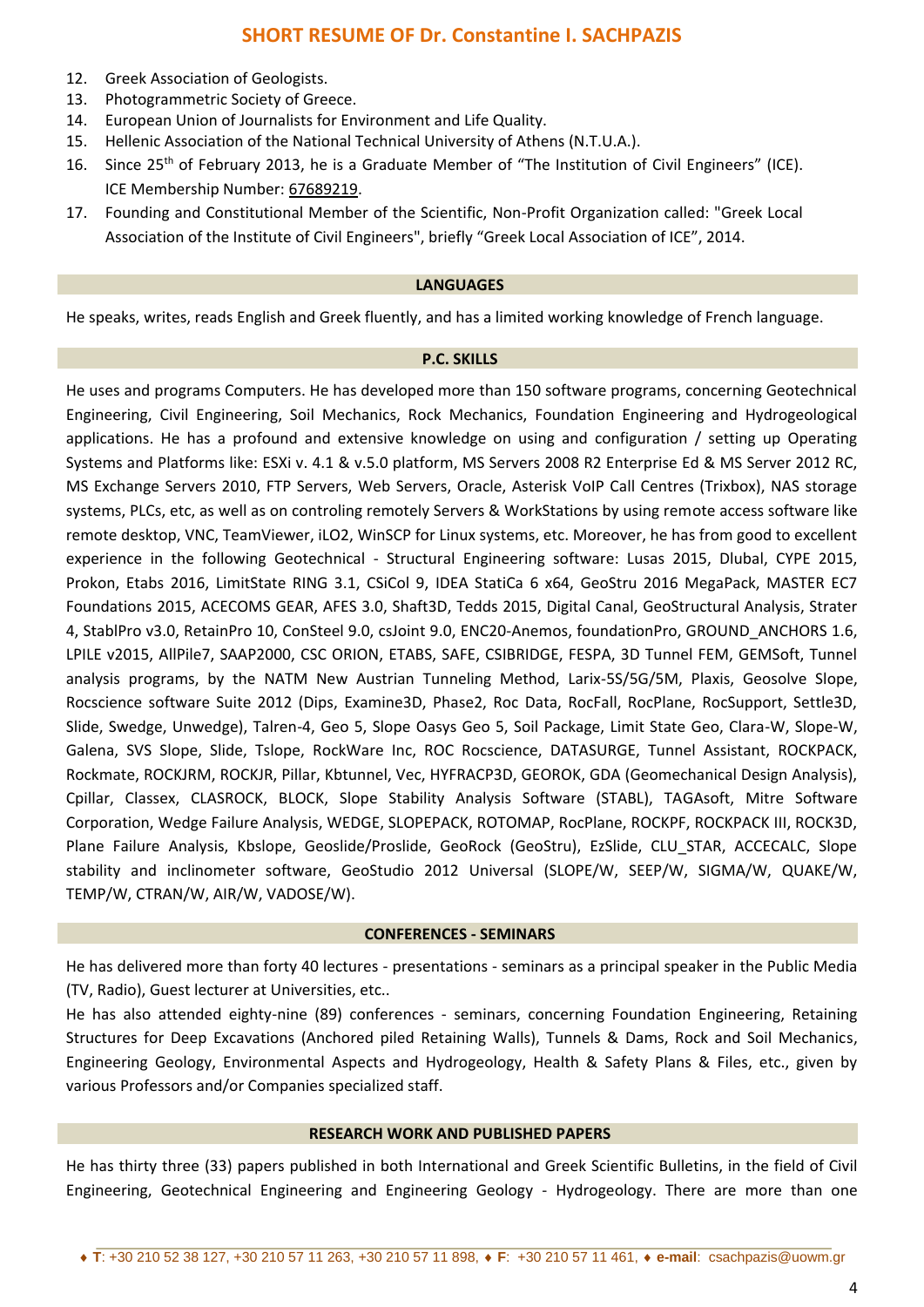thousand (1000) citations found so far on International scientific papers of other authors scientific work. He has also written four (4) academic books, titled: a) «Introduction to Soil Mechanics I», b) «Remote Sensing and photogeology. A tool to route selection of large highways and roads», c) «Introduction to Soil Mechanics II and Rock Mechanics», and d) «Geotechnical Engineering for Dams and Tunnels». He has also written the following course lectures notes: 1) Clay Mineralogy, 2) Soil Classification, 3) Phase Relations 4) Soil Compaction, 5) Permeability 6) Shear strength of soils, 7) Consolidation, 8) Lateral Earth Pressures, 9) Geotechnical Site Investigation, and 10) Introduction to Geotechnical Engineering, and e) "Geotechnical Engineering of Dams". Academic Book, 455 Pages, Code in Eudoxus: 77120847. ISBN: 978-618-83547-0-8. Ch. Tsapraili Publishers © 2019.

### **EDUCATION**

He was educated in both British and Greek Universities:

- **1)** Diploma in Applied Geology. Aristotle University of Thessaloniki. Greece. 1980.
- **2)** Attendance of final year of the Bachelor degree (B.Sc. Eng.) in the Civil Engineering Faculty at the University of Newcastle Upon Tyne, England, 1982. (MSc Preparatory Course).
- **3)** M. Sc. Eng., in Geotechnical Engineering. Civil Engineering Department. University of Newcastle Upon Tyne, England. (Specialized in: Foundation Engineering, Soil Mechanics, Rock Mechanics, Laboratory testingresearching of Soils and Rocks, Engineering Geology, Underground water flow). 1983.
- **4)** Ph.D., in Geotechnical Engineering Engineering Geology, at the National Technical University of Athens (N.T.U.A.) - Greece, 1988. Grade: Excellent Unanimously. Specialized in: Geotechnical Engineering - Rock Mechanics - Rock Testing.
- **5)** Post-Doc Research in Carbon Critical Geotechnics Newcastle University, U.K., 2012.
- **6)** B.Eng (First Class Honours) in Civil Engineering, at the University of Portsmouth, England. (Ranking place: Top student distinction because he achieved the highest overall grade in the cohort of 120 classmates).
- During academic years 1983-84, 1984-85 and 1985-86, he was sponsored by the Postgraduate Scholarship Committee of the National Technical University of Athens. He served in the Military corps of Engineers as a Computer Programmer.

#### **ADDITIONAL HONORS & AWARDS**

- 2013: ICE Student Prize Winner Award. The Institution of Civil Engineers awarded him the "2013 ICE Student Prize" for his University. The prize is awarded to the best civil engineering student at each participating university and is based not only on examination performance but also takes into account course work and ability in civil engineering design.
- 2013: During his studies in B.Eng. (Hons) Civil Engineering, in the United Kingdom, he achieved a top student distinction because he obtained the highest overall grade, 86%, in the cohort of 120 classmates in his final year.
- 2012: In addition, during his pre-final year, he achieved a second ranking place with an average mark of 83 %.
- 1984-1986: Scholarship from the Hellenic State Scholarship Foundation (IKY) for Ph.D. research.

### **ACADEMIC ACTIVITY**

 Full Professor of Civil-Geotechnical Engineering in the Department of Mineral Resources Engineering at the University of Western Macedonia (UOWM), Greece, since 29 April 2019 to date. (Government Gazette (FEK) 2155 τ. Β 7-6-2019 & Government Gazette (FEK) 2151, B 7-6-2019). He is responsible and/or teaches eight (8) subjects, concretely: 1. Reservoirs and Tailings Dams (MRE913), 2. Advanced Geomechanics and Tunnelling (MRE911), 3. Failure Analysis / Forensic Engineering (MRE893), 4. Retaining and Support of Surface & Underground Excavations (MRE811), 5. Rock Mechanics - Engineering Geology (MRE701), 6. Geotechnical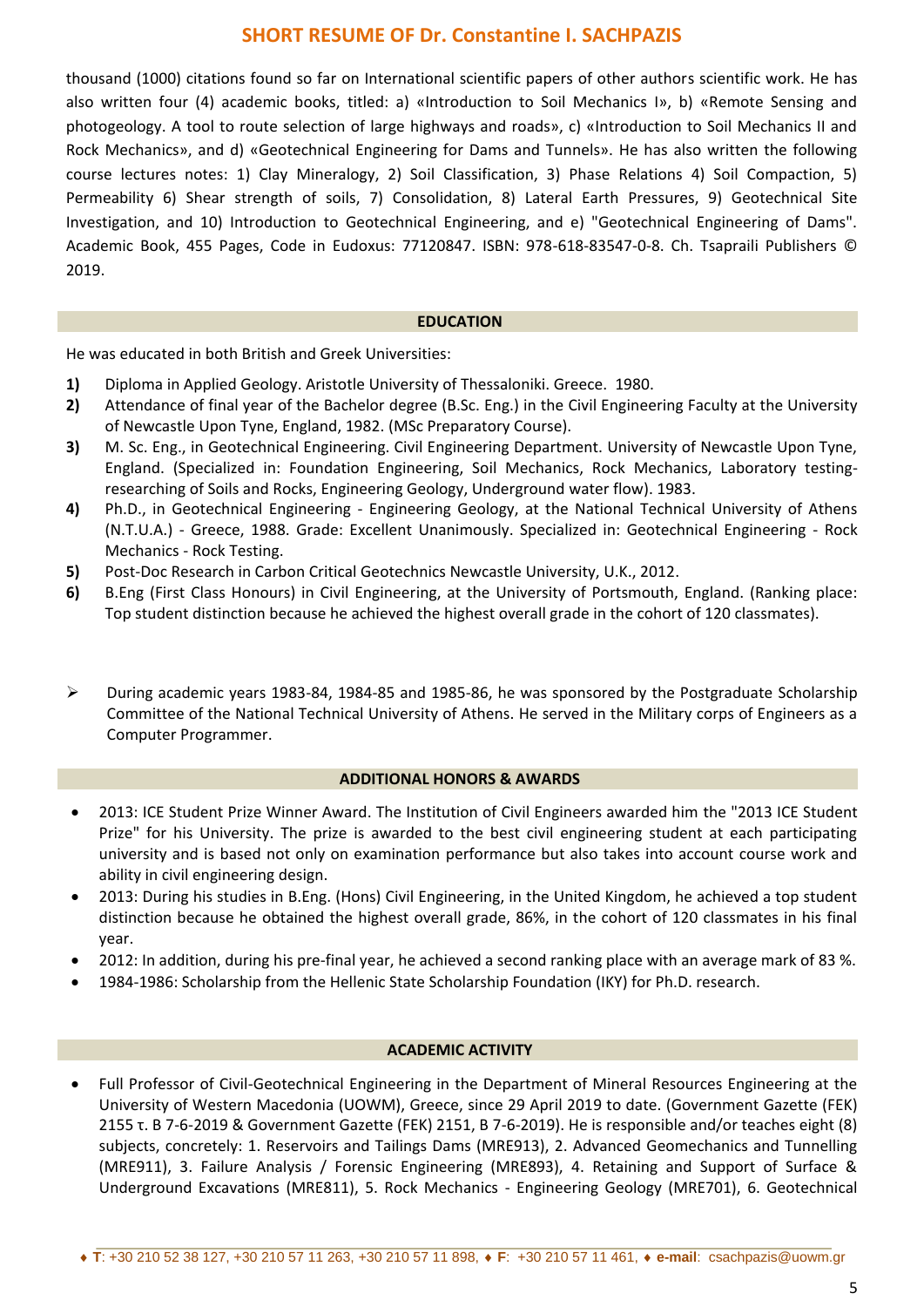Engineering - Soil Mechanics (MRE401), 7. Mechanics-Strength of Materials (MRE302), and 8. Industry and Mining Engineering Steel Frame Structures (MRE993).

- Full Professor of Geotechnical Engineering, at the Department of Geotechnical and Environmental Engineering of the Western Macedonia University of Applied Sciences, Greece, since 25 May 2018 to 29 April 2019. (Government Gazette (FEK) 601 τ. C, 25-5-2018).
- Adjunct Professor at the Greek Open University in the Postgraduate (M.Sc.) programme "Earthquake Engineering and Seismic-Resistant Structures". 2014 to date.
- Adjunct Professor at the Greek Open University in the Postgraduate (M.Sc.) programme "Waste Management", teaching Geotechnical and Environmental Engineering aspects. 2008 to 2011.
- Associate Professor of Geotechnical Engineering, at the Department of Geotechnical and Environmental Engineering of the Western Macedonia University of Applied Sciences, Greece, since 2002 up to 24 May 2018. He teaches: a) Soil Mechanics I, b) Geotechnical Engineering for Tunnels and Dams, and c) Soil Mechanics II and Rock Mechanics with Computer Aided Geotechnical Engineering Design & Analysis.
- During academic years 2008-2009 until 2010-2011, he was elected as Head of the Department.
- Since 2003 until 2007 he was the academic representative for the European program of mobility and exchange of professors and students «ERASMUS».
- Over the years, he has taught in a number of specific subsidised seminars to qualified Engineers, organised by the Technical Chamber of Greece and the E.U..
- Finally, he has been a Reviewer of Scientific Articles and Publications for: a) the International Publishing Organization «Elsevier», b) the International Journal of Sustainable Development & World Ecology, c) the Bio- and Medical Informatics and Cybernetics: BMIC 2011, d) the International Journal of Physical Sciences, e) the Journal of Civil Engineering and Construction Technology (JCECT), f) the International Publishing Organization «Springer». Additionally, he was a Reviewer in the 5<sup>th</sup> International Symposium on Bio- and Medical Informatics and Cybernetics: BMIC 2011 and in the 3rd International Conference on Civil Engineering and Urban Planning (CEUP 2014), held in Wuhan, China, June 20-22, 2014.

### **OFFICIAL EVALUATOR OF THE GREEK MINISTRY OF EDUCATION**

 He is serving as an Official Approved Member of the Registered of Certified Assessors and Experts (Law 4310/2014) on Business Partnerships with Research Organizations of the "RESEARCH-CREATIVITY-INNOVATION" Action, in the Special Service for the Management and Implementation of Actions in the Sectors of Research, Technological Development and Innovation, of the Ministry of Education, Research and Religious Affairs.

#### **INDUSTRIAL EXPERT**

 He has served as an Industrial Expert, appointed by the Hellenic Republic Ministry of Education, Lifelong Learning and Religious Affairs, for the evaluation and assessment of research proposals submitted to the Inter-State Programme for Research, Innovation & Technological Development between Greece and Israel.

#### **OFFICIAL REPRESENTATIVE OF THE ITA-AITES**

 He has served as Official representative of the International Tunnelling Association (ITA) for Greece for 2014, in the Sector of "Conventional Tunnelling" – Working Group 19 (WG 19).

### **OFFICIAL REPRESENTATIVE OF THE ISSMGE**

 He has served as Official representative of the International Society for Soil Mechanics and Geotechnical Engineering (ISSMGE), for Greece for 2015, in the Technical Committees: JTC1 Natural Slopes and Landslides TC303, Coastal and River Disaster Mitigation and Rehabilitation and JTC2 Representation of Geo-Engineering Data.

### **OFFICIAL EVALUATOR OF THE RESEARCH PROMOTION FOUNDATION OF CYPRUS (RPF)**